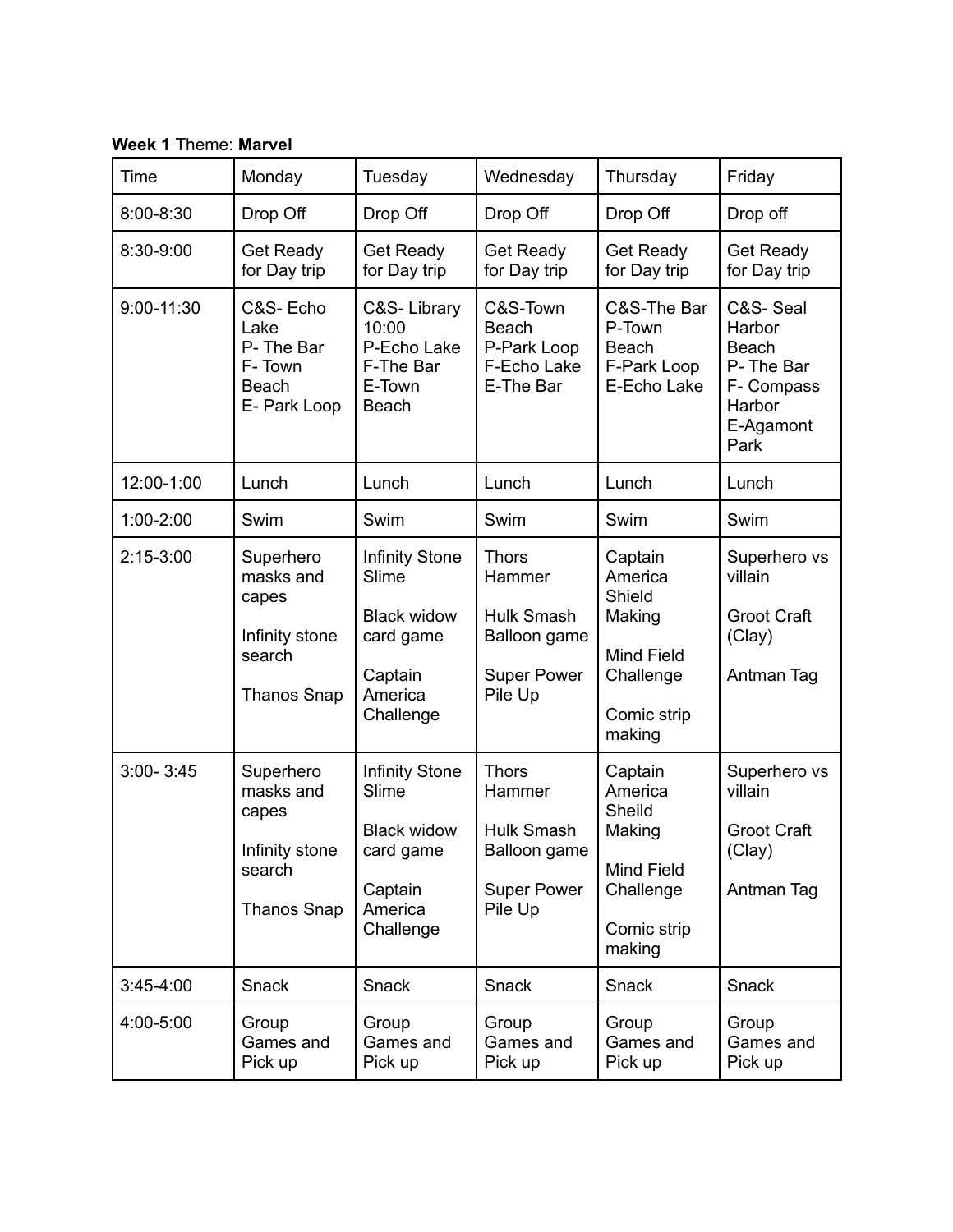|  |  | Week 2 Theme: Holidays |
|--|--|------------------------|
|--|--|------------------------|

| Time          | Monday                                                                                               | Tuesday                                                                                                                                  | Wednesday                                                                                       | Thursday                                                                                           | Friday                                                            |
|---------------|------------------------------------------------------------------------------------------------------|------------------------------------------------------------------------------------------------------------------------------------------|-------------------------------------------------------------------------------------------------|----------------------------------------------------------------------------------------------------|-------------------------------------------------------------------|
| 8:00-8:30     | Drop Off                                                                                             | Drop Off                                                                                                                                 | Drop Off                                                                                        | Drop Off                                                                                           | Drop off                                                          |
| 8:30-9:00     | <b>Get Ready</b><br>for Day trip                                                                     | (Come to<br>camp in a<br>halloween<br>costume)<br>Get Ready<br>for Day trip                                                              | Get Ready<br>for Day trip                                                                       | <b>Get Ready</b><br>for Day trip                                                                   | <b>Get Ready</b><br>for Day trip                                  |
| $9:00-11:30$  | <b>C&amp;S-</b><br>Agamont<br>Park<br>P-Seal<br>Harbor<br>Beach<br>F-The Bar<br>E- Compass<br>Harbor | C&S-Library<br>10:00<br>P-Agamont<br>Park<br>F-Seal<br>Harbor<br>Beach<br>E-The Bar                                                      | C&S-The<br>Bar<br>P- Compass<br>Harbor<br>F-Agamont<br>Park<br>E-Seal<br>Harbor<br><b>Beach</b> | <b>C&amp;S-</b><br>lakeWood<br>P-Town<br><b>Beach</b><br>F- Park Loop<br>E-The bar                 | C&S-The bar<br>P- lakeWood<br>F-Town<br>Beach<br>E-Park Loop      |
| 12:00-1:00    | Lunch                                                                                                | Lunch                                                                                                                                    | Lunch                                                                                           | Lunch                                                                                              | Lunch                                                             |
| 1:00-2:00     | Swim                                                                                                 | Swim                                                                                                                                     | Swim                                                                                            | Swim                                                                                               | Swim                                                              |
| $2:15-3:00$   | <b>Plant Flowers</b><br>Match the<br>eggs<br>Egg painting<br>Flour egg<br>toss                       | Mummy<br>Wrap/pin the<br>tail on the cat<br>Paper<br>Jack-o-<br>Lantern<br><b>Face Paint</b><br>Candy Corn<br><b>Toothpick</b><br>towers | Flower<br>Crowns<br>Maraca &<br>Sombrero<br>Making<br>Soccer<br>Steal the<br>Donkey tail        | Secret buddy<br>Snowman<br>dressing<br>contest<br>Grinch Tag<br>Gingerbread<br>house<br>decorating | Splatter paint<br><b>Relay Race</b><br>Tie Dye<br><b>Baseball</b> |
| $3:00 - 3:45$ | <b>Plant Flowers</b><br>Match the<br>eggs                                                            | Mummy<br>Wrap/pin the<br>tail on the cat<br>Paper                                                                                        | Flower<br>Crowns<br>Maraca &<br>Sombrero                                                        | Secret buddy<br>Snowman<br>dressing<br>contest                                                     | Splatter paint<br><b>Relay Race</b><br>Tie Dye                    |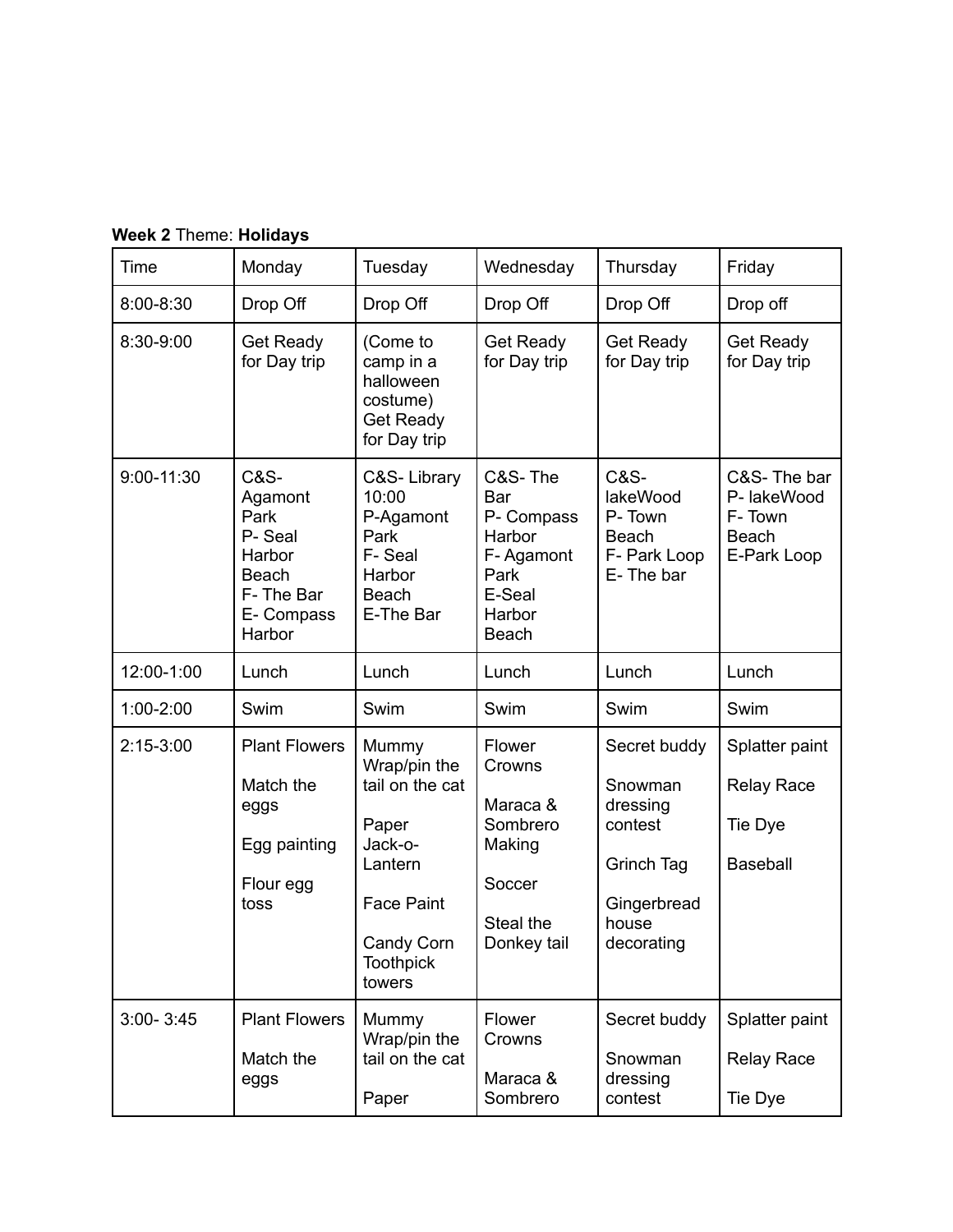|               | Egg painting<br>Flour egg<br>toss | Jack-o-<br>Lantern<br>Face Paint<br>Candy Corn<br><b>Toothpick</b><br>towers | Making<br>Soccer<br>Steal the<br>Donkey tail | Grinch Tag<br>Gingerbread<br>house<br>decorating | <b>Baseball</b>               |
|---------------|-----------------------------------|------------------------------------------------------------------------------|----------------------------------------------|--------------------------------------------------|-------------------------------|
| $3:45-4:00$   | Snack                             | Snack                                                                        | <b>Snack</b>                                 | Snack                                            | Snack                         |
| $4:00 - 5:00$ | Group<br>Games and<br>Pick up     | Group<br>Games and<br>Pick up                                                | Group<br>Games and<br>Pick up                | Group<br>Games and<br>Pick up                    | Group<br>Games and<br>Pick up |

#### **Week 3** Theme: **Pirates and Mermaids**

| Time           | Monday                | Tuesday                                                                   | Wednesday                                                                   | Thursday                                                                                                                    | Friday                                                                                 |
|----------------|-----------------------|---------------------------------------------------------------------------|-----------------------------------------------------------------------------|-----------------------------------------------------------------------------------------------------------------------------|----------------------------------------------------------------------------------------|
| 8:00-8:30      |                       | Drop Off                                                                  | Drop Off                                                                    | Drop Off                                                                                                                    | Drop off                                                                               |
| 8:30-9:00      | 4TH OF<br><b>JULY</b> | Get Ready<br>for Day trip                                                 | Get Ready<br>for Day trip<br><b>Ships Harbor</b><br>walking trail?          | Get Ready<br>for Day trip                                                                                                   | Get Ready for<br>Day trip                                                              |
| $9:00 - 11:30$ |                       | C&S-Library<br>10:00<br>P-The bar<br>F-lakeWood<br>E-Town<br><b>Beach</b> | C&S-Park<br>Loop<br>P-Agamont<br>Park<br>F- Compass<br>Harbor<br>E-lakeWood | <b>C&amp;S-</b><br>Compass<br>Harbor<br>P- Park Loop<br>F-Town<br><b>Beach</b><br>E-Monkey<br><b>Bridge</b><br><b>Beach</b> | C&S-Monkey<br><b>Bridge Beach</b><br>P- Compass<br>Harbor<br>F- Park Loop<br>E-The Bar |
| 12:00-1:00     |                       | Lunch                                                                     | Lunch                                                                       | Lunch                                                                                                                       | Lunch                                                                                  |
| $1:00 - 2:00$  |                       | Swim                                                                      | Swim                                                                        | Swim                                                                                                                        | Swim                                                                                   |
| $2:15-3:00$    | 4TH OF<br><b>JULY</b> | Pirate<br>Bootcamp<br>Mermaid<br>Bootcamp                                 | Steal the<br>pearl<br><b>Face Paint</b><br><b>Flower Snails</b>             | Captains<br>Coming<br>Pirate booty<br>Cannonballs<br>(water<br>balloons)                                                    | <b>Treasure Hunt</b>                                                                   |
| $3:00 - 3:45$  | 4TH OF                | Pirate                                                                    | Steal the                                                                   | Captains                                                                                                                    | If theres time                                                                         |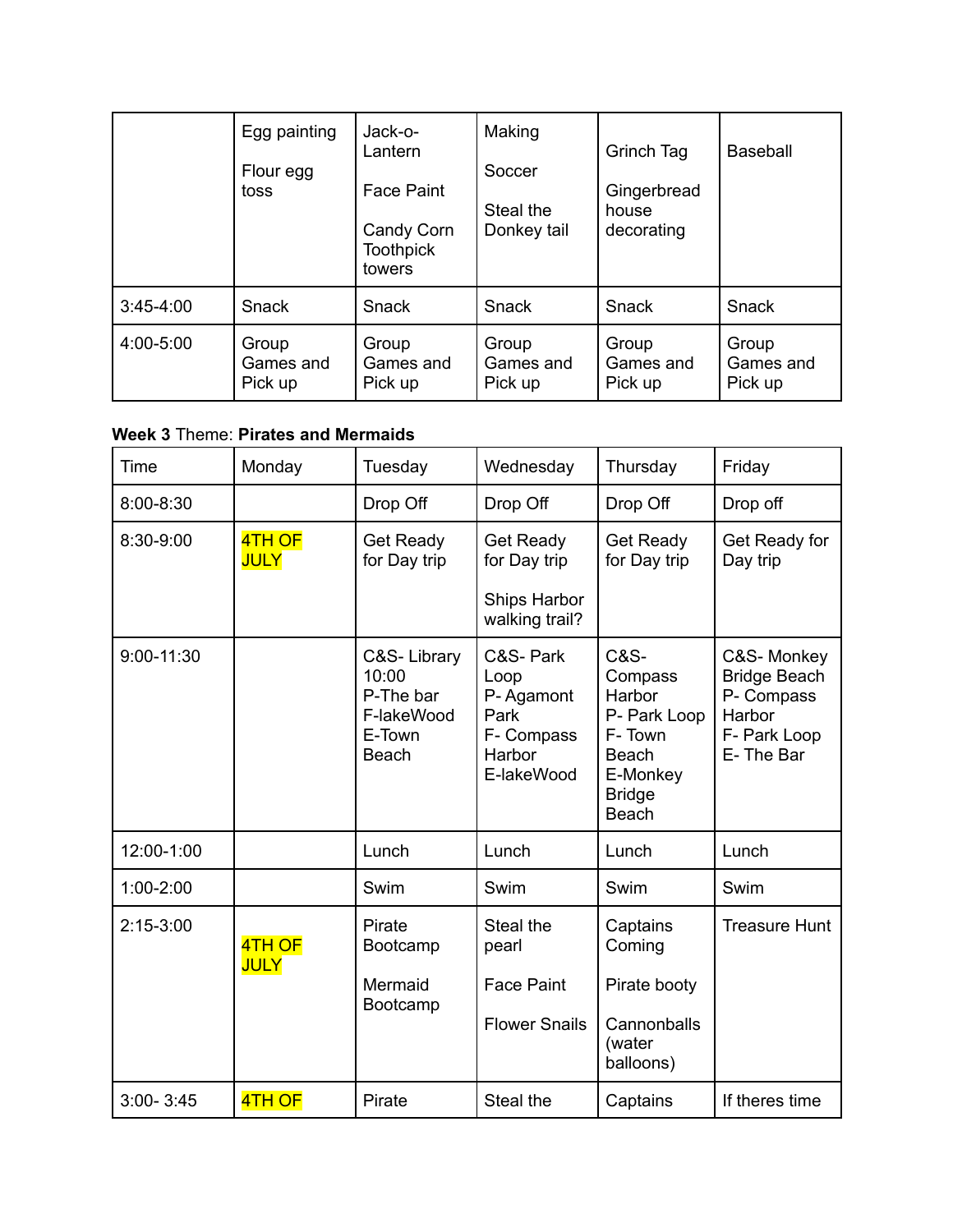|               | <b>JULY</b> | Bootcamp<br>Mermaid<br>Bootcamp | pearl<br><b>Face Paint</b>    | Coming<br>Pirate booty             | Pirate/<br>Mermaid<br>Coloring    |
|---------------|-------------|---------------------------------|-------------------------------|------------------------------------|-----------------------------------|
|               |             |                                 | <b>Flower Snails</b>          | Cannonballs<br>(water<br>balloons) |                                   |
| $3:45-4:00$   |             | Snack                           | Snack                         | Snack                              | Snack                             |
| $4:00 - 5:00$ |             | Group<br>Games and<br>Pick up   | Group<br>Games and<br>Pick up | Group<br>Games and<br>Pick up      | <b>Group Games</b><br>and Pick up |

## **Week 4** Theme**: Disney**

| Time           | Monday                                                                                                  | Tuesday                                                                                              | Wednesday                                                                              | Thursday                                                                                               | Friday                                                                                                |
|----------------|---------------------------------------------------------------------------------------------------------|------------------------------------------------------------------------------------------------------|----------------------------------------------------------------------------------------|--------------------------------------------------------------------------------------------------------|-------------------------------------------------------------------------------------------------------|
| 8:00-8:30      | Drop Off                                                                                                | Drop Off                                                                                             | Drop Off                                                                               | Drop Off                                                                                               | Drop off                                                                                              |
| 8:30-9:00      | Get Ready<br>for Day trip                                                                               | <b>Get Ready</b><br>for Day trip                                                                     | Get Ready<br>for Day trip                                                              | <b>Get Ready</b><br>for Day trip                                                                       | Get Ready<br>for Day trip                                                                             |
| $9:00 - 11:30$ | C- Compass<br>Harbor<br>S- Park Loop<br>P-Monkey<br><b>Bridge Beach</b><br>F-The Bar<br>E-Town<br>Beach | C-Library<br>10:00<br>S-Town<br>Beach<br>P-Park Loop<br>F-Monkey<br><b>Bridge Beach</b><br>E-The Bar | C-Hunters<br>Beach<br>S-The Bar<br>P-Town<br>Beach<br>F-Agamont<br>Park<br>E-Park Loop | C-Agamont<br>Park<br>S-Hunters<br><b>Beach</b><br>P-The Bar<br>F-Town<br>Beach<br>E- Compass<br>Harbor | C-Compass<br>Harbor<br>S-Agamont<br>Park<br>P-Hunters<br>Beach<br>F-The Bar<br>E-Town<br><b>Beach</b> |
| 12:00-1:00     | Lunch                                                                                                   | Lunch                                                                                                | Lunch                                                                                  | Lunch                                                                                                  | Lunch                                                                                                 |
| $1:00-2:00$    | Swim                                                                                                    | Swim                                                                                                 | Swim                                                                                   | Swim                                                                                                   | Swim                                                                                                  |
| $2:15-3:00$    | <b>Slinky Craft</b><br>Find Nemo<br>Zombie Tag                                                          | Gru's<br>Rocketship<br>Design a<br><b>Princess</b>                                                   | Magical<br>Mirror Making<br><b>Emperors</b><br>New Groove                              | <b>Button Up Art</b><br>Cars<br>Moana Tag                                                              | <b>Monsters</b><br>university<br>Monster<br>Making                                                    |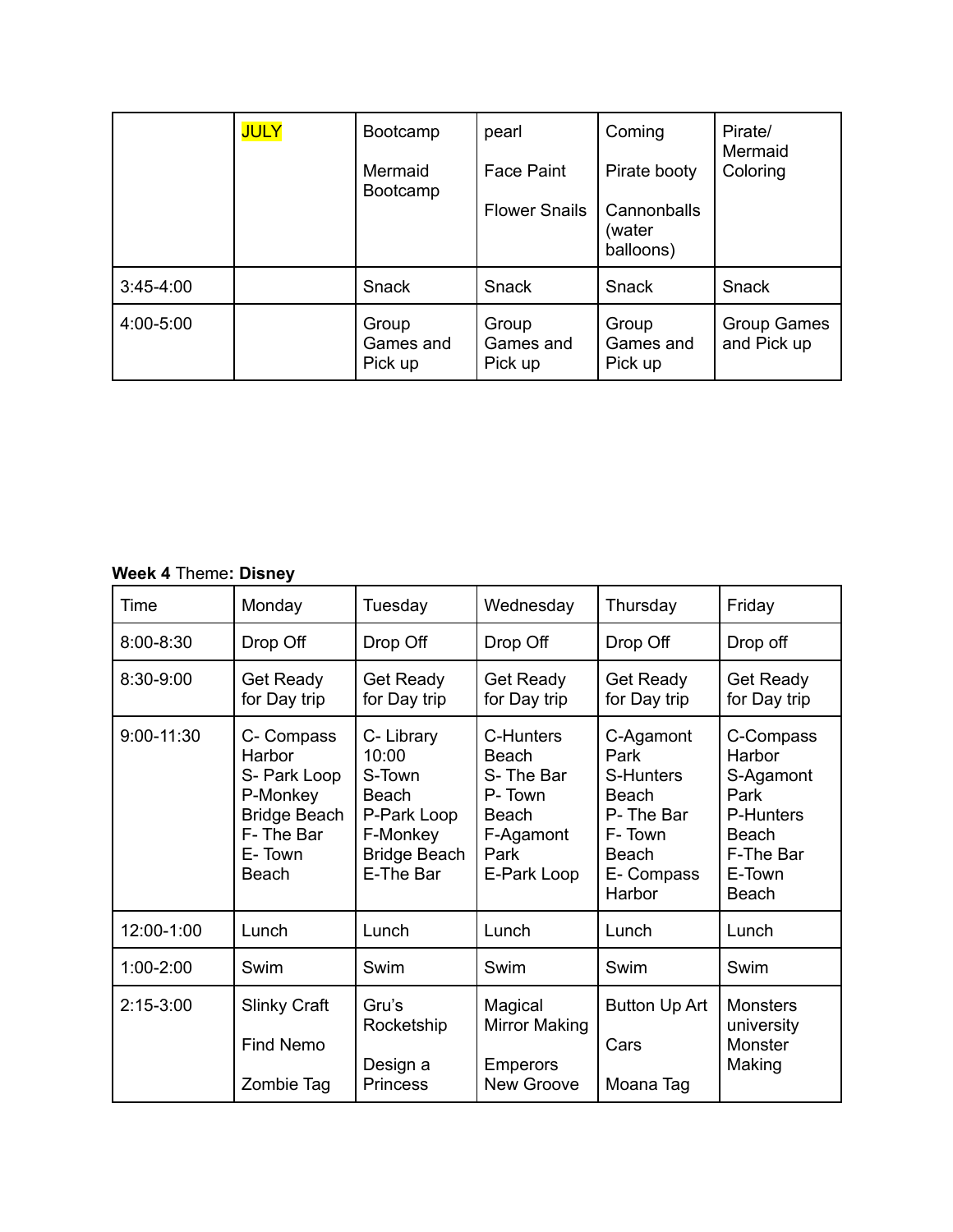|               |                                                | dress<br>Lion King<br>Mafia                                                       | Freeze<br>Dance<br>A bugs life                                                              |                                           | Freeze Tag<br>Incrediquest                                                       |
|---------------|------------------------------------------------|-----------------------------------------------------------------------------------|---------------------------------------------------------------------------------------------|-------------------------------------------|----------------------------------------------------------------------------------|
| $3:00 - 3:45$ | <b>Slinky Craft</b><br>Find Nemo<br>Zombie Tag | Gru's<br>Rocketship<br>Design a<br><b>Princess</b><br>dress<br>Lion King<br>Mafia | Magical<br>Mirror Making<br><b>Emperors</b><br>New Groove<br>Freeze<br>Dance<br>A bugs life | <b>Button Up Art</b><br>Cars<br>Moana Tag | <b>Monsters</b><br>university<br>Monster<br>Making<br>Freeze Tag<br>Incrediquest |
| $3:45-4:00$   | Snack                                          | Snack                                                                             | Snack                                                                                       | Snack                                     | Snack                                                                            |
| 4:00-5:00     | Group<br>Games and<br>Pick up                  | Group<br>Games and<br>Pick up                                                     | Group<br>Games and<br>Pick up                                                               | Group<br>Games and<br>Pick up             | Group<br>Games and<br>Pick up                                                    |

### **Week 5** Theme: **Hawaii Luau**

| Time           | Monday                                                                                         | Tuesday                                                                                    | Wednesday                                                                        | Thursday                                                                        | Friday                                                                   |
|----------------|------------------------------------------------------------------------------------------------|--------------------------------------------------------------------------------------------|----------------------------------------------------------------------------------|---------------------------------------------------------------------------------|--------------------------------------------------------------------------|
| $8:00 - 8:30$  | Drop Off                                                                                       | Drop Off                                                                                   | Drop Off                                                                         | Drop Off                                                                        | Drop off                                                                 |
| 8:30-9:00      | <b>Get Ready</b><br>for Day trip                                                               | Get Ready<br>for Day trip                                                                  | <b>Get Ready</b><br>for Day trip                                                 | Get Ready<br>for Day trip                                                       | <b>Get Ready</b><br>for Day trip                                         |
| $9:00 - 11:30$ | C-Town<br>Beach<br>S- Kebo walk<br>P-Agamont<br>park<br><b>F-Hunters</b><br>Beach<br>E-The Bar | C-Library<br>10:00<br>S-Agamont<br>Park<br>P- Kebo walk<br>F-The bar<br>E-Hunters<br>Beach | C- Echo Lake<br>S-The bar<br>P-Agamont<br>Park<br>F-Kebo walk<br>E-Town<br>Beach | C-Town<br>Beach<br>S-Echo Lake<br>P-The bar<br>F-Agamont<br>park<br>E-Kebo walk | C- Kebo walk<br>S-Town<br>Beach<br>P-Echo Lake<br>F-The bar<br>E-Agamont |
| 12:00-1:00     | Lunch                                                                                          | Lunch                                                                                      | Lunch                                                                            | Lunch                                                                           | Lunch                                                                    |
| $1:00-2:00$    | Swim                                                                                           | Swim                                                                                       | Swim                                                                             | Swim                                                                            | Swim                                                                     |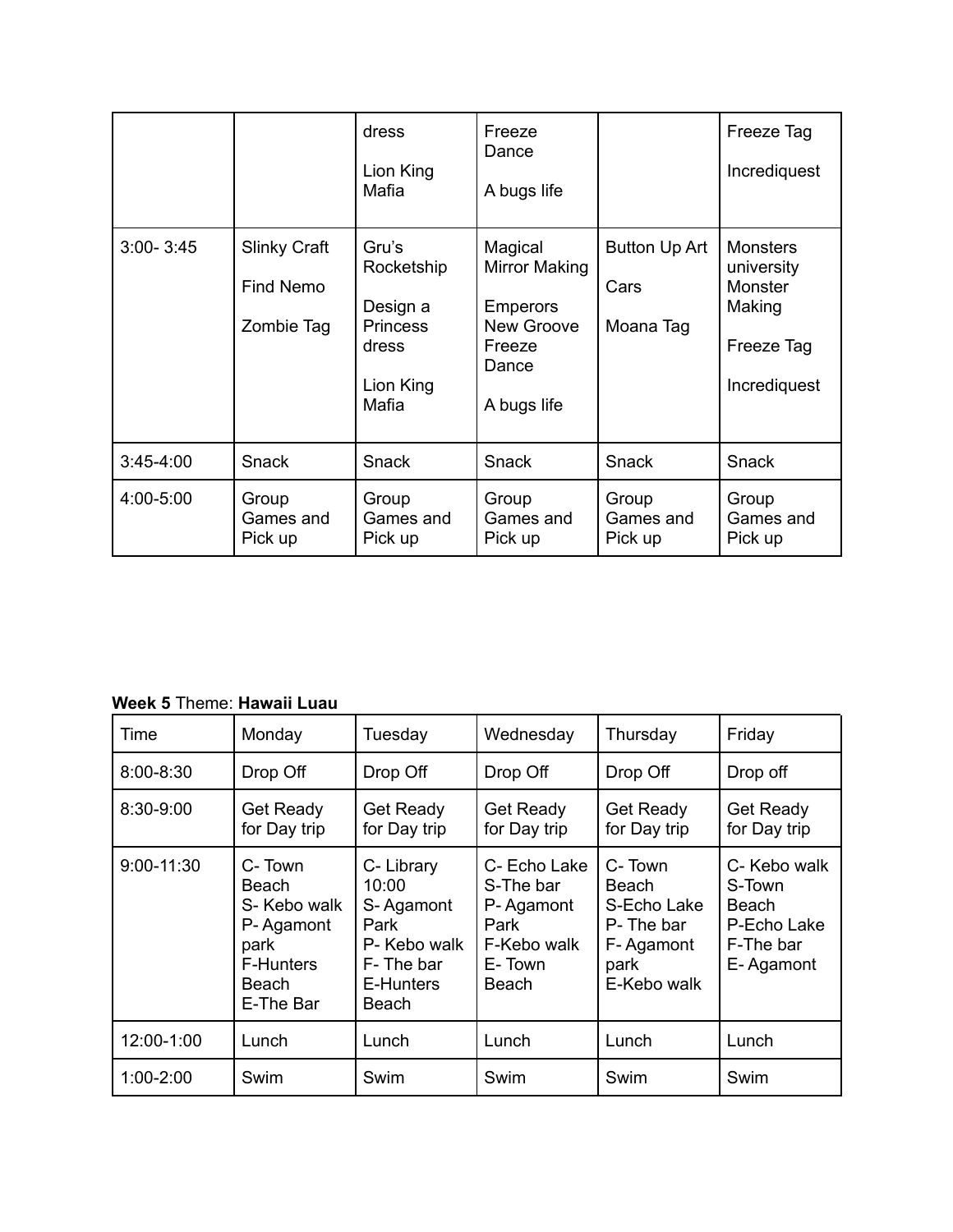| $2:15-3:00$   | Pass the<br>coconut<br>Limbo/luau<br>dance party<br>Leii making | Hula skirt<br>making<br>Potato sack<br>race<br>Sharks and<br>minos | Crabs &<br>Lobsters<br>Sand art<br>Silly Bananas | Island hop<br>Turtle craft<br>Make a<br>volcano | Volcanos and<br>Ice cream<br>cones<br><b>Beaches</b><br>bridges and<br><b>Boats</b><br>Tiki craft |
|---------------|-----------------------------------------------------------------|--------------------------------------------------------------------|--------------------------------------------------|-------------------------------------------------|---------------------------------------------------------------------------------------------------|
| $3:00 - 3:45$ | Pass the<br>coconut<br>Limbo/luau<br>dance party<br>Leii making | Hula skirt<br>making<br>Potato sack<br>race<br>Sharks and<br>minos | Crabs &<br>Lobsters<br>Sand art<br>Silly Bananas | Island hop<br>Turtle craft<br>Make a<br>volcano | Volcanos and<br>Ice cream<br>cones<br><b>Beaches</b><br>bridges and<br><b>Boats</b><br>Tiki craft |
| $3:45-4:00$   | <b>Snack</b>                                                    | <b>Snack</b>                                                       | <b>Snack</b>                                     | <b>Snack</b>                                    | <b>Snack</b>                                                                                      |
| 4:00-5:00     | Group<br>Games and<br>Pick up                                   | Group<br>Games and<br>Pick up                                      | Group<br>Games and<br>Pick up                    | Group<br>Games and<br>Pick up                   | Group<br>Games and<br>Pick up                                                                     |

**Week 6** Theme: **Survivor**

| Time         | Monday                                                                               | Tuesday                                                                                   | Wednesday                                                                        | Thursday                                                                   | Friday                                                                             |
|--------------|--------------------------------------------------------------------------------------|-------------------------------------------------------------------------------------------|----------------------------------------------------------------------------------|----------------------------------------------------------------------------|------------------------------------------------------------------------------------|
| 8:00-8:30    | Drop Off                                                                             | Drop Off                                                                                  | Drop Off                                                                         | Drop Off                                                                   | Drop off                                                                           |
| 8:30-9:00    | Get Ready<br>for Day trip                                                            | <b>Get Ready</b><br>for Day trip                                                          | <b>Get Ready</b><br>for Day trip                                                 | <b>Get Ready</b><br>for Day trip                                           | <b>Get Ready</b><br>for Day trip                                                   |
| $9:00-11:30$ | C-Sand<br>Beach<br>S- Compass<br>Harbor<br>P- Park Loop<br>F-Town<br>Beach<br>E-Kebo | C-Library<br>10:00<br>S-Sand<br>Beach<br>P-Compass<br>Harbor<br>F- Park Loop<br>E-The Bar | C-The Bar<br>S-Town<br>Beach<br>P-Sand<br>Beach<br>F-Compass<br>Harbor<br>E-Kebo | C-Kebo<br>S-The bar<br>P-Agamont<br>F-Sand<br>Beach<br>E-Compass<br>Harbor | C-Compass<br>Harbor<br>S-Agamont<br>park<br>P-Kebo<br>F-The bar<br>E-Sand<br>Beach |
| 12:00-1:00   | Lunch                                                                                | Lunch                                                                                     | Lunch                                                                            | Lunch                                                                      | Lunch                                                                              |
| $1:00-2:00$  | Swim                                                                                 | Swim                                                                                      | Swim                                                                             | Swim                                                                       | Swim                                                                               |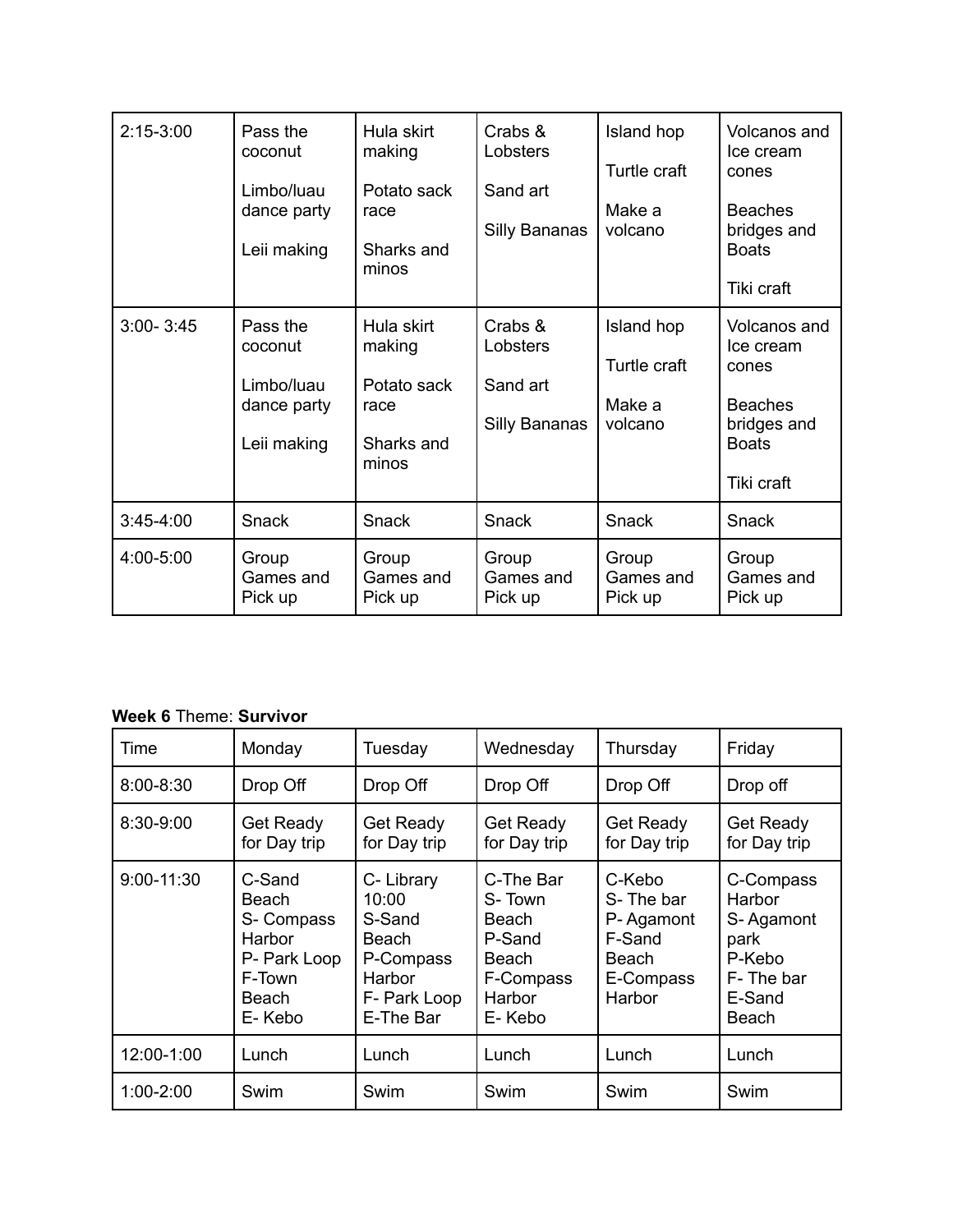| $2:15-3:00$   | <b>Frisbee Tic</b><br>Tac Toe<br>Lead the<br>blind<br><b>Warrior Mask</b><br>Making<br><b>Team Flag</b><br>Making | Puzzle dig<br><b>Relay Race</b><br>Sidewalk<br>foam paint | Kickball<br>Pop the<br>balloons<br>On the web | Catapult<br>making<br>Paper<br>Airplane<br>making<br>Pass the<br>water | Noodle<br>Soccer<br>Laser beam<br>break in<br>Rock painting        |
|---------------|-------------------------------------------------------------------------------------------------------------------|-----------------------------------------------------------|-----------------------------------------------|------------------------------------------------------------------------|--------------------------------------------------------------------|
| $3:00 - 3:45$ | <b>Frisbee Tic</b><br>Tac Toe<br>Lead the<br>blind<br><b>Warrior Mask</b><br>Making<br>Team Flag<br>Making        | Puzzle dig<br><b>Relay Race</b><br>Sidewalk<br>foam paint | Kickball<br>Pop the<br>balloons<br>On the web | Catapult<br>making<br>Paper<br>Airplane<br>making<br>Pass the<br>water | <b>Noodle</b><br>Soccer<br>Laser beam<br>break in<br>Rock painting |
| $3:45-4:00$   | Snack                                                                                                             | <b>Snack</b>                                              | <b>Snack</b>                                  | Snack                                                                  | Snack                                                              |
| 4:00-5:00     | Group<br>Games and<br>Pick up                                                                                     | Group<br>Games and<br>Pick up                             | Group<br>Games and<br>Pick up                 | Group<br>Games and<br>Pick up                                          | Group<br>Games and<br>Pick up                                      |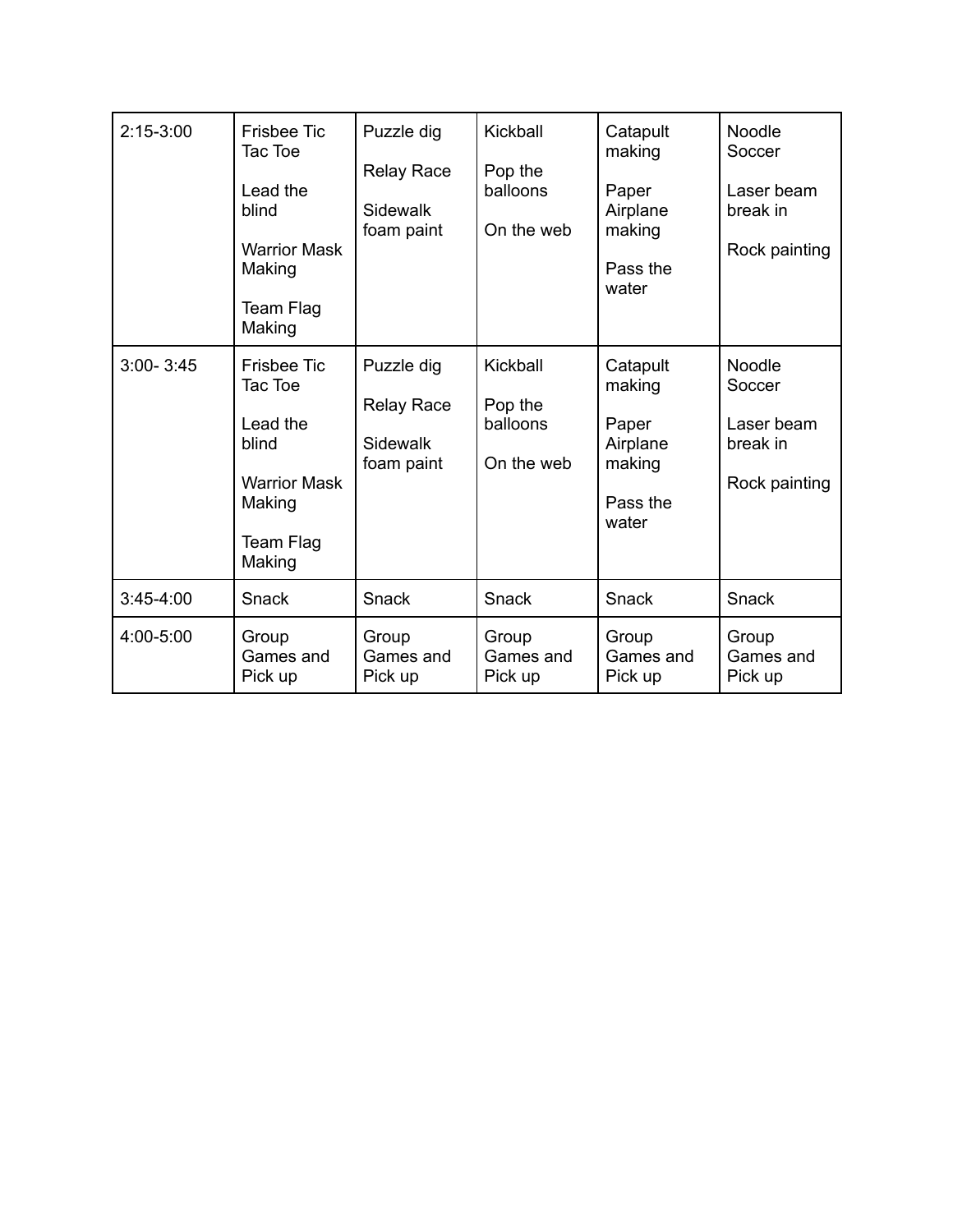**Week 7** Theme: **Water Week**

| Time           | Monday                                                                   | Tuesday                                                                       | Wednesday                                                                                       | Thursday                                                                                                       | Friday                                                                                                |
|----------------|--------------------------------------------------------------------------|-------------------------------------------------------------------------------|-------------------------------------------------------------------------------------------------|----------------------------------------------------------------------------------------------------------------|-------------------------------------------------------------------------------------------------------|
| 8:00-8:30      | Drop Off                                                                 | Drop Off                                                                      | Drop Off                                                                                        | Drop Off                                                                                                       | Drop off                                                                                              |
| 8:30-9:00      | <b>Get Ready</b><br>for Day trip                                         | <b>Get Ready</b><br>for Day trip                                              | Get Ready<br>for Day trip                                                                       | <b>Get Ready</b><br>for Day trip                                                                               | <b>Get Ready</b><br>for Day trip                                                                      |
| $9:00 - 11:30$ | C-Agamont<br>Park<br>S-The Bar<br>P-Kebo<br>F- Echo Lake<br>E- Park Loop | C-Library<br>10:00<br>S-Agamont<br>Park<br>P-The Bar<br>F-Kebo<br>E-Echo Lake | C-Seal<br>Harbor<br>Beach<br>S-Kebo<br>P-Agamont<br>Park<br>F-The Bar<br>E-Town<br><b>Beach</b> | C-Town<br><b>Beach</b><br>S-Seal<br>Harbor<br><b>Beach</b><br>P-Town<br><b>Beach</b><br>F-Agamont<br>E-The bar | C-Kebo<br>S-Town<br><b>Beach</b><br>P-Seal<br>Harbor<br>Beach<br>F- Park Loop<br>E- Compass<br>Harbor |
| 12:00-1:00     | Lunch                                                                    | Lunch                                                                         | Lunch                                                                                           | Lunch                                                                                                          | Lunch                                                                                                 |
| $1:00 - 2:00$  | Swim                                                                     | Swim                                                                          | Swim                                                                                            | Swim                                                                                                           | Swim                                                                                                  |
| $2:15-3:00$    | Sponge<br>Dodgeball<br><b>Bubble Table</b><br>Water color<br>Painting    | Drip Drip<br>Drop<br>Water<br><b>Balloons</b><br>Ocean in an<br>egg carton    | <b>Water Slide</b><br><b>Squirt Guns</b><br>Jelly fish craft                                    | <b>Shark Craft</b><br>Shaving<br>cream race<br>Water balloon<br>baseball                                       | <b>Battleship</b><br>Wet n Wild<br>Kickball<br>Ocean<br>sensory box<br>(ooblec)                       |
| $3:00 - 3:45$  | Sponge<br>Dodgeball<br><b>Bubble Table</b><br>Water color<br>Painting    | Drip Drip<br>Drop<br>Water<br><b>Balloons</b><br>Ocean in an<br>egg carton    | <b>Water Slide</b><br><b>Squirt Guns</b><br>Jelly fish craft                                    | <b>Shark Craft</b><br>Shaving<br>cream race<br>Water balloon   Ocean<br>baseball                               | <b>Battleship</b><br>Wet n Wild<br>Kickball<br>sensory box<br>(ooblec)                                |
| $3:45-4:00$    | Snack                                                                    | Snack                                                                         | Snack                                                                                           | Snack                                                                                                          | Snack                                                                                                 |
| 4:00-5:00      | Group<br>Games and<br>Pick up                                            | Group<br>Games and<br>Pick up                                                 | Group<br>Games and<br>Pick up                                                                   | Group<br>Games and<br>Pick up                                                                                  | Group<br>Games and<br>Pick up                                                                         |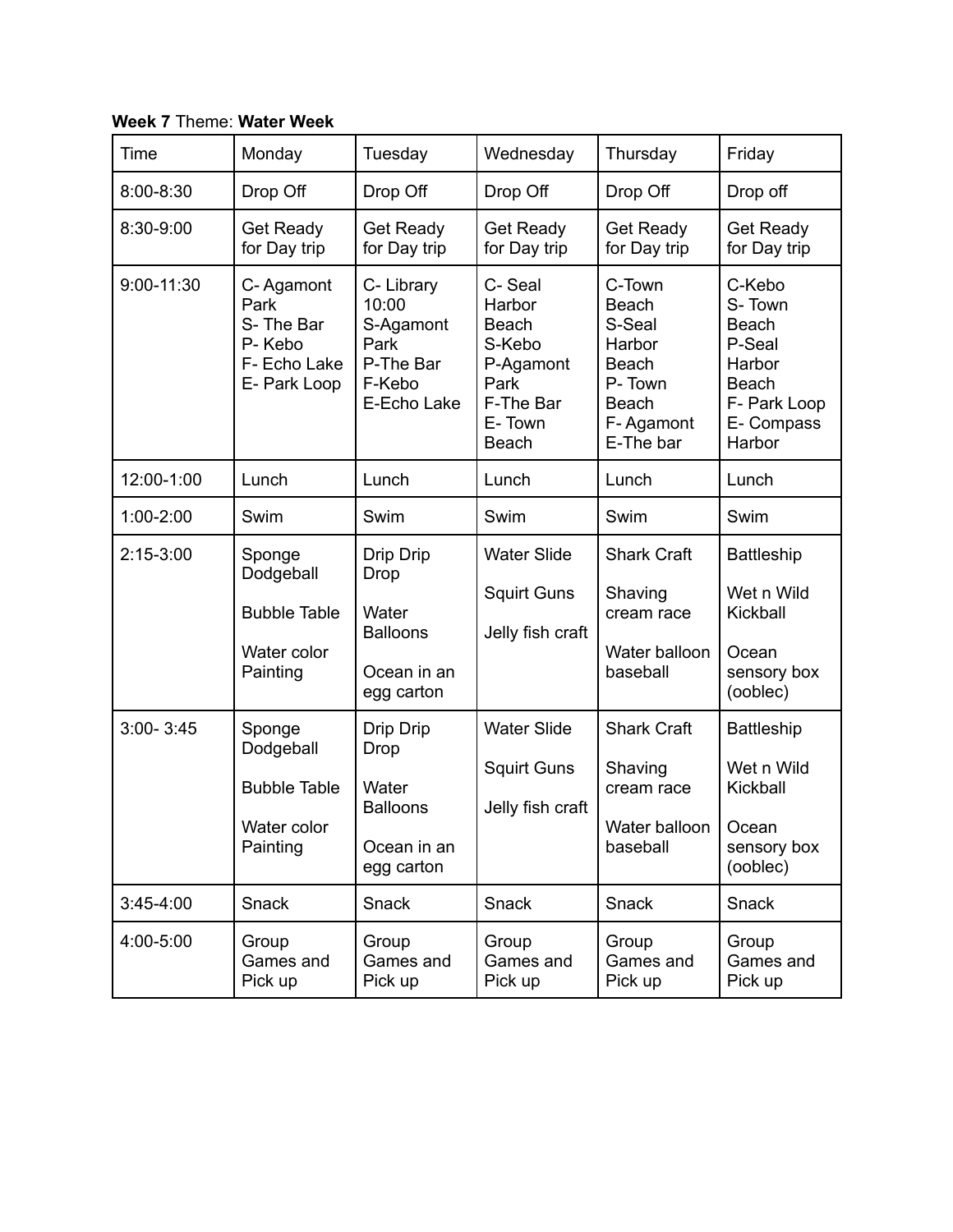**Week 8** Theme: **Olympics**

| Time          | Monday                                                                                                            | Tuesday                                                                                                      | Wednesday                                                                                         | Thursday                                                                                           | Friday                                                                                             |
|---------------|-------------------------------------------------------------------------------------------------------------------|--------------------------------------------------------------------------------------------------------------|---------------------------------------------------------------------------------------------------|----------------------------------------------------------------------------------------------------|----------------------------------------------------------------------------------------------------|
| 8:00-8:30     | Drop Off                                                                                                          | Drop Off                                                                                                     | Drop Off                                                                                          | Drop Off                                                                                           | Drop off                                                                                           |
| 8:30-9:00     | <b>Get Ready</b><br>for Day trip                                                                                  | <b>Get Ready</b><br>for Day trip                                                                             | Get Ready<br>for Day trip                                                                         | <b>Get Ready</b><br>for Day trip                                                                   | Get Ready<br>for Day trip                                                                          |
| $9:00-11:30$  | C- Compass<br>Harbor<br>S-Agamont<br>Park<br>P-Kebo<br><b>F-Seal</b><br>Harbor<br>Beach<br>E-Town<br><b>Beach</b> | C-Library<br>10:00<br>S-Compass<br>Harbor<br>P-Agamont<br>Park<br>F-Kebo<br>E-Seal<br>Harbor<br><b>Beach</b> | C-Hunters<br><b>Beach</b><br>S-Kebo<br>P-Compass<br>Harbor<br>F-Town<br><b>Beach</b><br>E-The bar | C-Agamont<br>Park<br>S-Hunters<br><b>Beach</b><br>P-Town<br>Beach<br>F-Compass<br>Harbor<br>E-Kebo | C-Kebo<br>S-Town<br><b>Beach</b><br>P-Hunters<br>Beach<br>F-Agamont<br>Park<br>E-Compass<br>Harbor |
| 12:00-1:00    | Lunch                                                                                                             | Lunch                                                                                                        | Lunch                                                                                             | Lunch                                                                                              | Lunch                                                                                              |
| 1:00-2:00     | Swim                                                                                                              | Swim                                                                                                         | Swim                                                                                              | Swim                                                                                               | Swim                                                                                               |
| $2:15-3:00$   | <b>Country Flag</b><br>Making<br>Soccer<br>Gymnastics                                                             | Jump Rope<br>Obstacle<br>Course<br>Greek<br>headband<br>making                                               | Tug o War<br>kickball<br><b>Camper Feud</b>                                                       | <b>Blind</b><br>Volleyball<br>Bean Bag<br>bucket<br>basketball<br>Olympic<br><b>Torch Craft</b>    | Long Jump<br>Tennis (13)<br><b>Medal Craft</b><br>(Salt Dough)                                     |
| $3:00 - 3:45$ | <b>Country Flag</b><br>Making<br>Soccer<br>Gymnastics                                                             | Jump Rope<br>Obstacle<br>Course<br>Greek<br>headband<br>making                                               | Tug o War<br>kickball<br><b>Camper Feud</b>                                                       | <b>Blind</b><br>Volleyball<br>Bean Bag<br>bucket<br>basketball<br>Olympic<br><b>Torch Craft</b>    | Long Jump<br>Tennis (13)<br><b>Medal Craft</b><br>(Salt Dough)                                     |
| $3:45-4:00$   | Snack                                                                                                             | <b>Snack</b>                                                                                                 | Snack                                                                                             | Snack                                                                                              | Snack                                                                                              |
| 4:00-5:00     | Group<br>Games and                                                                                                | Group<br>Games and                                                                                           | Group<br>Games and                                                                                | Group<br>Games and                                                                                 | Group<br>Games and                                                                                 |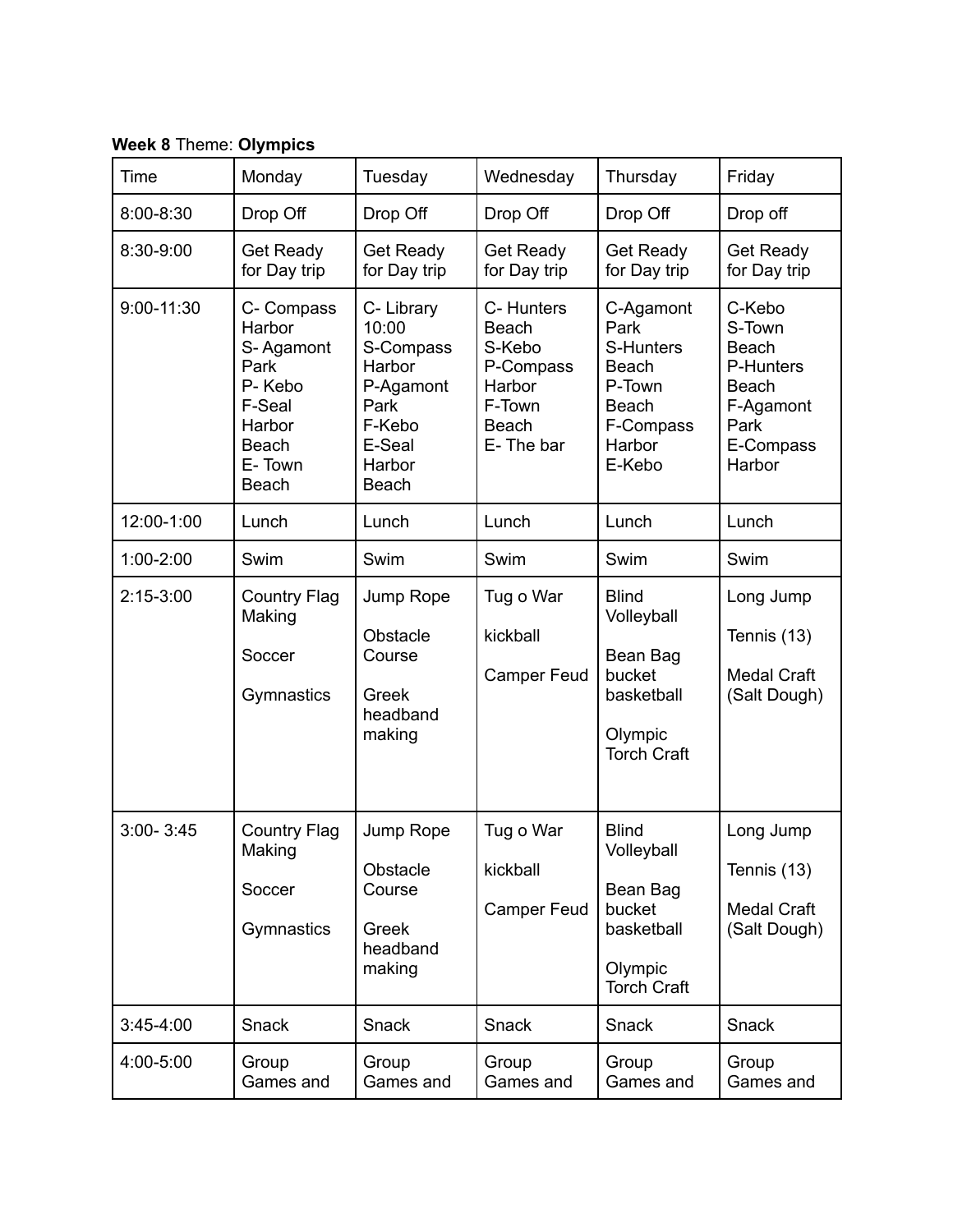| --<br>÷.<br>up<br>ur<br><b>PICK</b><br>'ICK | $\sim$<br><b>Pick up</b> | $-$<br>up<br>⊃ick | <b>Pick</b><br>up |
|---------------------------------------------|--------------------------|-------------------|-------------------|
|---------------------------------------------|--------------------------|-------------------|-------------------|

# **Week 9** Theme: **Camp Cadillacs Got Talent**

| Time           | Monday                                                                                                        | Tuesday                                                                                                  | Wednesday                                                                                                    | Thursday                                                                                                     | Friday                                                                                                |
|----------------|---------------------------------------------------------------------------------------------------------------|----------------------------------------------------------------------------------------------------------|--------------------------------------------------------------------------------------------------------------|--------------------------------------------------------------------------------------------------------------|-------------------------------------------------------------------------------------------------------|
| 8:00-8:30      | Drop Off                                                                                                      | Drop Off                                                                                                 | Drop Off                                                                                                     | Drop Off                                                                                                     | Drop off                                                                                              |
| 8:30-9:00      | <b>Get Ready</b><br>for Day trip                                                                              | <b>Get Ready</b><br>for Day trip                                                                         | Get Ready<br>for Day trip                                                                                    | <b>Get Ready</b><br>for Day trip                                                                             | Get Ready<br>for Day trip                                                                             |
| $9:00 - 11:30$ | C-Monkey<br><b>Bridge Beach</b><br>S-The Bar<br>P- Park Loop<br>F-Compass<br>Harbor<br>E-Town<br><b>Beach</b> | C-Library<br>10:00<br>S-Monkey<br><b>Bridge Beach</b><br>P-The Bar<br>F-Park Loop<br>E-Compass<br>Harbor | C-The Bar<br>S-Compass<br>Harbor<br>P-Monkey<br><b>Bridge Beach</b><br>F-Town<br><b>Beach</b><br>E-Park Loop | C-Park Loop<br>S-Town<br><b>Beach</b><br>P-Compass<br>Harbor<br>F-Monkey<br><b>Bridge Beach</b><br>E-The Bar | C-Compass<br>Harbor<br>S-Park Loop<br>P-Town<br>Beach<br>F-The Bar<br>E-Monkey<br><b>Bridge Beach</b> |
| 12:00-1:00     | Lunch                                                                                                         | Lunch                                                                                                    | Lunch                                                                                                        | Lunch                                                                                                        | Lunch                                                                                                 |
| $1:00 - 2:00$  | Swim                                                                                                          | Swim                                                                                                     | Swim                                                                                                         | Swim                                                                                                         | Swim                                                                                                  |
| $2:15-3:00$    |                                                                                                               |                                                                                                          |                                                                                                              |                                                                                                              | Camp<br>Cadillacs<br><b>Talent Show</b>                                                               |
| $3:00 - 3:45$  |                                                                                                               |                                                                                                          |                                                                                                              |                                                                                                              |                                                                                                       |
| $3:45-4:00$    | Snack                                                                                                         | Snack                                                                                                    | Snack                                                                                                        | <b>Snack</b>                                                                                                 | Snack                                                                                                 |
| 4:00-5:00      | Group<br>Games and<br>Pick up                                                                                 | Group<br>Games and<br>Pick up                                                                            | Group<br>Games and<br>Pick up                                                                                | Group<br>Games and<br>Pick up                                                                                | Group<br>Games and<br>Pick up                                                                         |